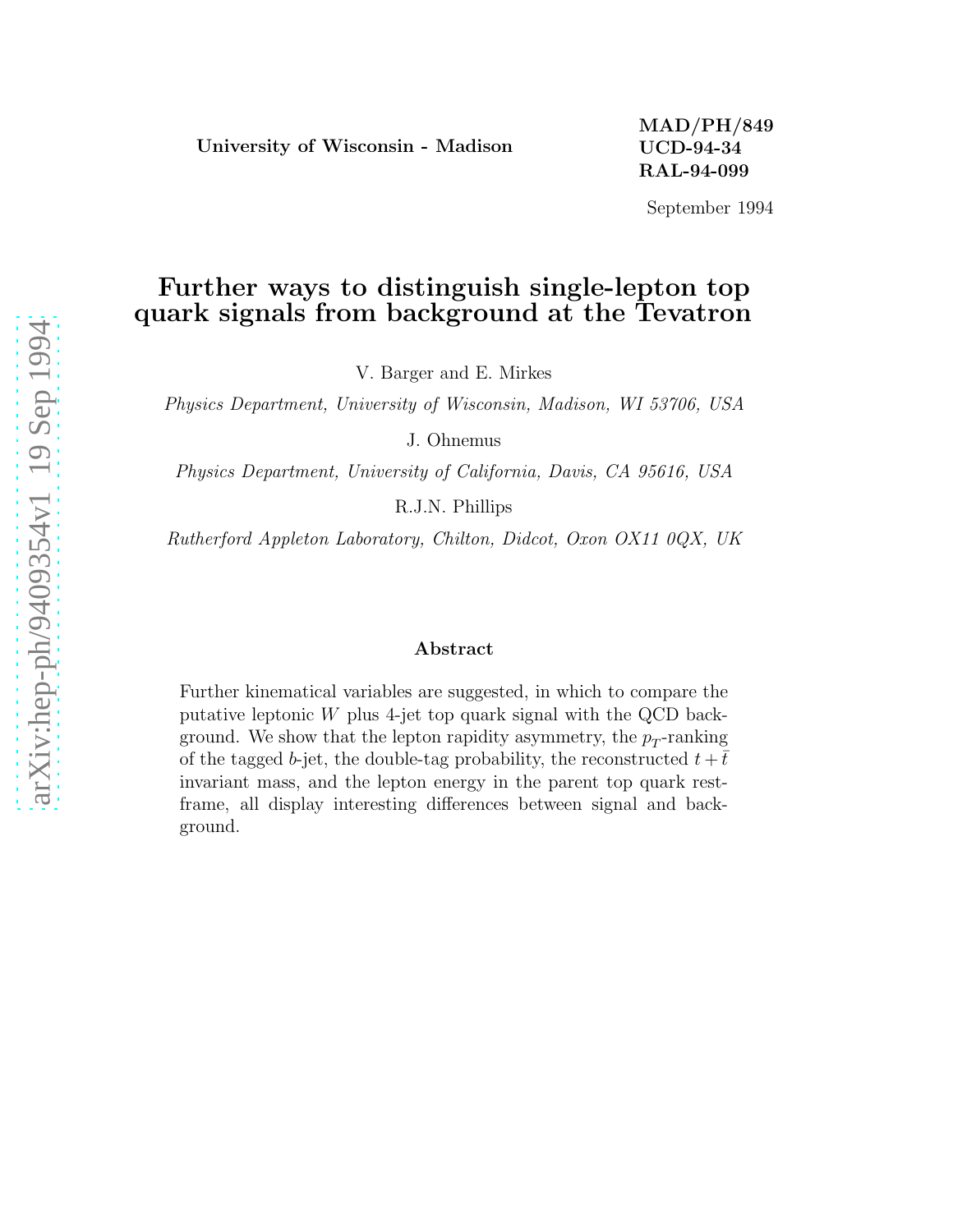Evidence for top quark production in  $p\bar{p}$  collisions at the Fermilab Tevatron collider was recently presented by the CDF collaboration [\[1](#page-6-0)], corresponding to  $t\bar{t}$  production with  $t \to bW^+$  and  $\bar{t} \to \bar{b}W^-$ ; the D0 collaboration has also presented a top quark candidate event [\[2\]](#page-6-0). In the present work we address the b-taggedsingle-lepton signal  $[3]$  $[3]$  $[3]$ , where one of the W bosons decays leptonically  $W \to \ell \nu$  and the other decays hadronically to two jets  $W \to jj$ , while at least one of the four final jets is tagged as a probable  $b$ -jet by vertex or secondarylepton criteria. The most serious background to this signal comes from QCD production of  $W + 4$  jets; the CDF event criteria were designed to suppress this background, but nevertheless it will be desirable to make further cross-checks to establish as firmly as possible the credentials of the putative top quark signal in present and future data. The CDF collaboration has already presented several such supplementary checks, notably against the various jet transverse energy  $E_T$ distributions and correlations and against the summed- $E_T(j)$  distribution (first advocated in Ref. [\[4](#page-6-0)]).

In the present Letter we draw attention to five further quantities, where the behaviour of top quark signal and background are significantly different, and illustrate these differences by specific calculations. The quantities proposed here are:

(a) The forward-backward asymmetry in the charged-lepton rapidity distribution,

$$
A(y_{\ell}) = \pm [d\sigma/dy(y_{\ell}) - d\sigma/dy(-y_{\ell})]/[d\sigma/dy(y_{\ell}) + d\sigma/dy(-y_{\ell})], \qquad (1)
$$

where the  $\pm$  sign is equal to the lepton charge and  $y > 0$  is the hemisphere in the p beam direction.

- (b) The ranking-order  $(1,2,3,4)$  of the b-tagged jets (where the jets are  $p_T$ ordered and jet 1 has highest  $p_T$ ).
- (c) The probability that a tagged event has two tagged jets.
- (d) The invariant mass  $m(t\bar{t})$  of the two top quarks, extracted by explicitly reconstructing the event from the lepton and jet momenta and the missing- $E_T$  vector.
- (e) The lepton energy  $E_{\ell}$  in the reconstructed rest-frame of the semileptonically decaying top quark.

In the following, we shall discuss the qualitative features that cause signal and background to differ, and give quantitative examples. But first we describe our methods of calculation.

For our illustrations, we make parton-level Monte Carlo calculations. We generally calculate  $t\bar{t}$  production at lowest order  $(\alpha_s^2)$  $s<sup>2</sup>$ ), with full spin correlations [\[5\]](#page-6-0)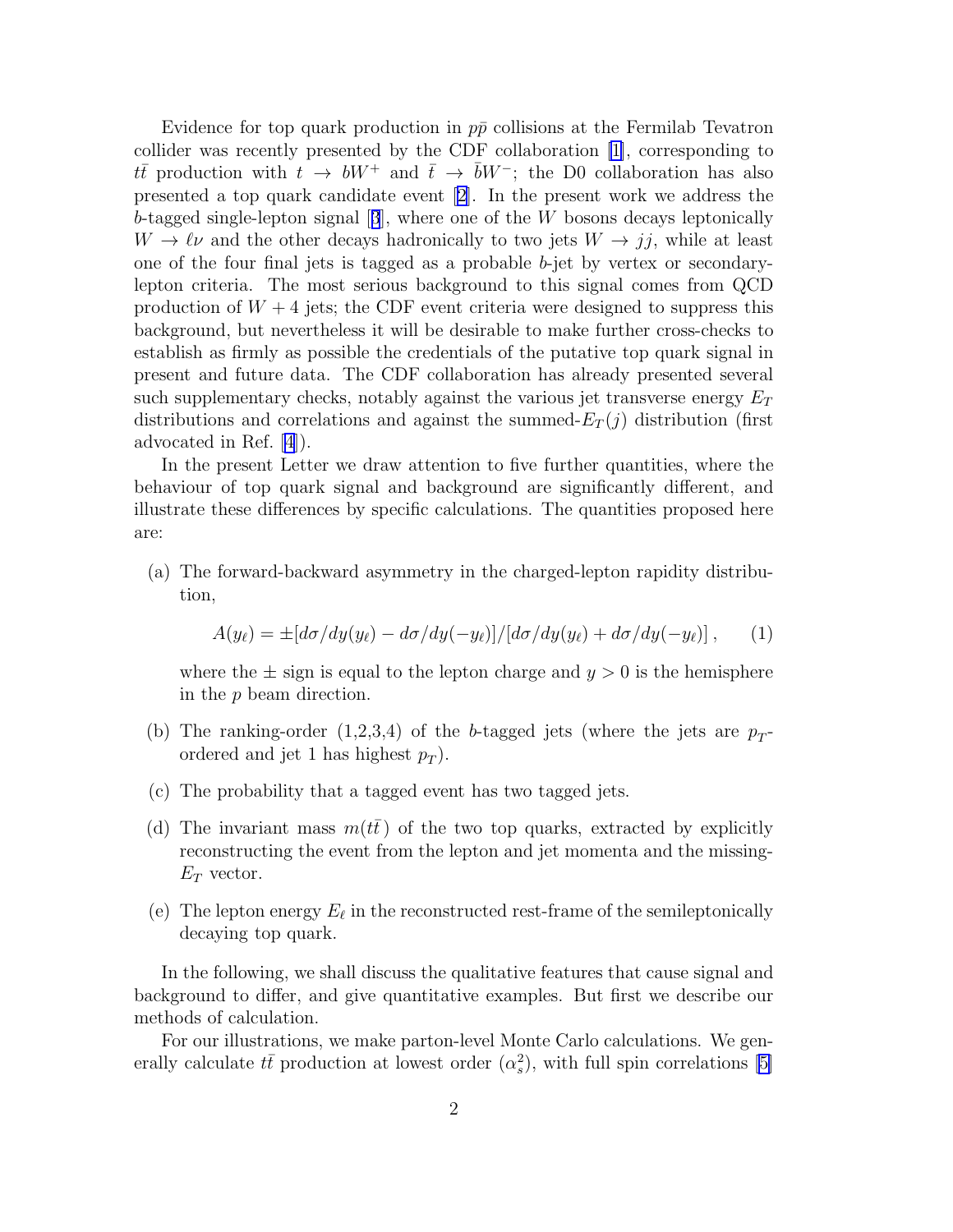in the subsequent W boson decays, using the MRS set D0 parton distributions  $[6]$ atscale  $Q = m_t$ , taking  $m_t = 174 \text{ GeV}$  [[1\]](#page-6-0) and normalizing to the next-to-leadingorder total  $t\bar{t}$  cross section [\[7\]](#page-6-0). However, for the lepton asymmetry, which vanishes at lowest order, we calculate  $2 \rightarrow 3$  parton subprocesses at order  $\alpha_s^3$  $s^3$  [\[8\]](#page-6-0), using thetruncated shower approximation [[9\]](#page-6-0). We calculate  $W + 4$ -jet production at leading order with the VECBOS program[[10\]](#page-6-0), supplemented by the programs de-veloped in Ref. [\[11](#page-6-0)], at scale  $Q = \langle p_T(j) \rangle$  (the mean jet transverse momentum), with the same parton distributions and 4 quark flavors. We set out to impose approximately the same acceptance cuts as in the CDF single-lepton top quark search[[1\]](#page-6-0). We regard the final four partons as jets, and require the transverse momenta  $p_T(j)$ , pseudorapidities  $\eta(j)$ , and separations  $\Delta R(jj)$  of the first three jets to satisfy

$$
p_T(j) > 20 \text{ GeV}, \quad |\eta(j)| < 2.0, \quad \Delta R(jj) > 0.7, \quad (j = 1, 2, 3),
$$
 (2)

where  $\eta = \ln(\tan \theta/2)$  and  $(\Delta R)^2 = (\Delta \eta)^2 + (\Delta \phi)^2$ ;  $\theta$  and  $\phi$  are the usual polar and azimuthal angles measured with respect to the antiproton beam direction. These conditions are relaxed for the fourth jet:

$$
p_T(4) > 13 \,\text{GeV}, \quad |\eta(4)| < 2.4, \quad \Delta R(j4) > 0.7. \tag{3}
$$

In the neighborhood of these cuts, studies of jet fragmentation and instrumental effects have shown that the initiating parton  $p<sub>T</sub>$  exceeds the measured jet  $E<sub>T</sub>$  by about 5 GeV in the CDF apparatus[[1](#page-6-0)]; thus the parton cuts above are intended to approximate the jet cuts  $E_T(j = 1, 2, 3) > 15$  GeV and  $E_T(4) > 8$  GeV in the CDF top quark analysis [\[1](#page-6-0)]. For leptons we require

$$
p_T(\ell) > 20 \,\text{GeV}, \quad |\eta(l)| < 1.0, \quad \Delta R(\ell j) > 0.4, \quad (j = 1, 2, 3, 4), \tag{4}
$$

where the lepton-jet separation approximates the lepton isolation criterion. We apply realistic gaussian smearing factors [\[12](#page-6-0)] to all parton and lepton momenta, to represent measurement errors, with CDF resolution values[[13](#page-6-0)]. The missingtransverse energy vector  $E_T$  is defined to be the negative sum of all the lepton and parton transverse energy vectors, and must satisfy

$$
\not\!\!E_T > 20 \,\mathrm{GeV}.\tag{5}
$$

With these cuts, we calculate the total lepton-plus-four-jet signal from  $t\bar{t}$  production to be 0.50 pb, to be compared with 0.062 pb from  $Wbbjj$  alone and 2.3 pb from all  $Wjjjj$  channels. (If we choose scale  $Q^2 = \langle p_T(j) \rangle^2 + M_W^2$  instead, these background numbers become 0.029 pb and 1.1 pb, respectively.) The signal/background ratio can then be improved by b-tagging.

In the CDF experiment, the efficiency for tagging one or more b-jets in a  $t\bar{t}$  event is about 0.33 (combining vertex and lepton tagging approaches), corresponding to a probability  $\epsilon_b \simeq 0.18$  per b-jet; the probability of a fake b-tag appears to be  $\epsilon_q \simeq \epsilon_g \simeq 0.01$  per light-quark or gluon jet. We assume a probability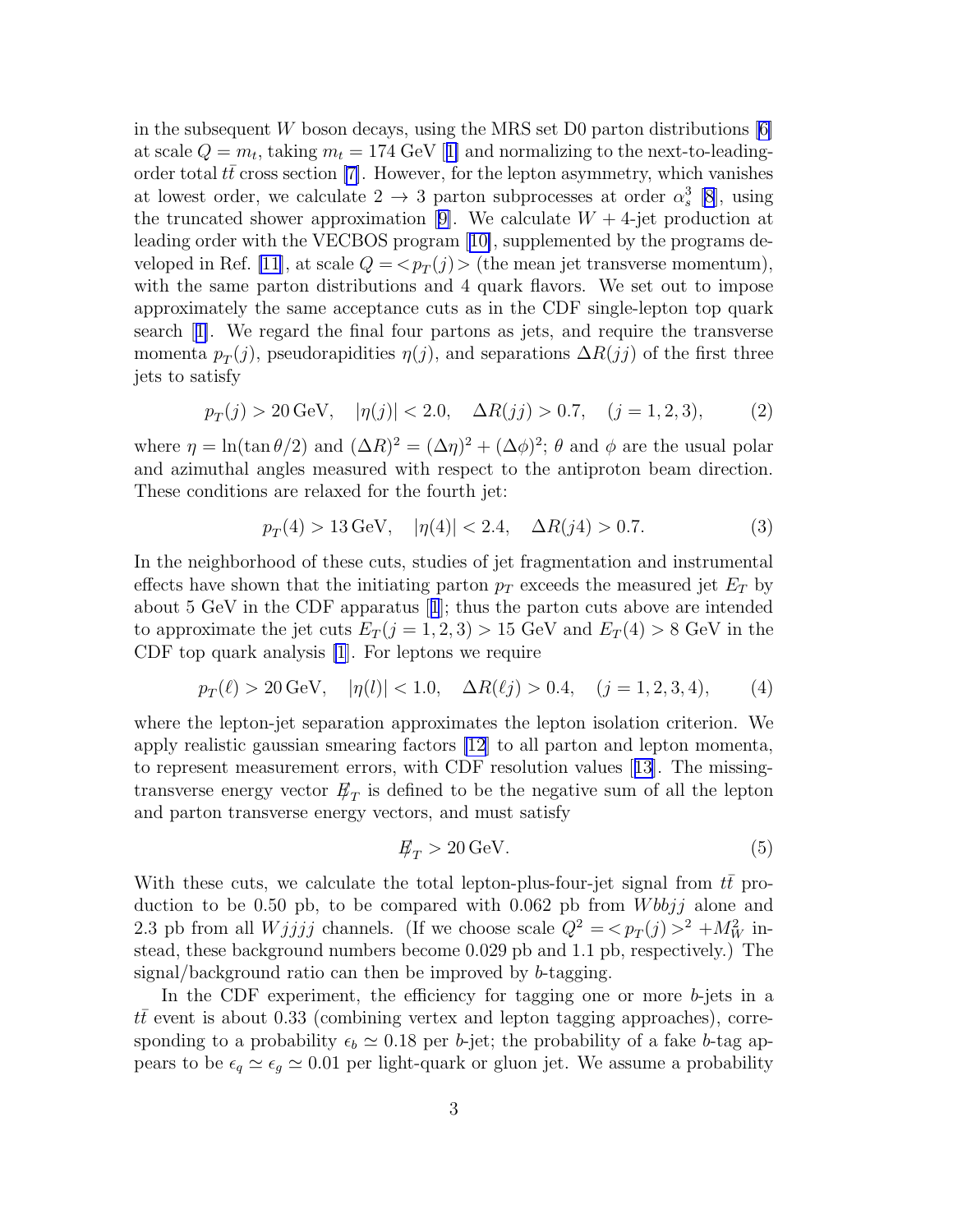$\epsilon_c \simeq 0.05$  for a bogus c-jet tag. Tagging efficiencies are taken to be approximately independent of  $p_T$  and  $\eta$ . The cross section for each final configuration is multiplied by the corresponding probability that at least one of the jets is tagged; e.g., the tagged cross sections for  $Wgggg$ ,  $Wc\bar{c}gg$ ,  $Wbbqq'$  production contain tag-probability factors 0.04, 0.12, 0.34, respectively. With these factors, Ref. [\[11\]](#page-6-0) shows that the b-tagged  $W + 4$ -jet background comes mainly from  $W + 4q/q$  final states, i.e., from mistagging light-quark or gluon jets; next, in descending order of importance, come  $W+2b+2q/g$ ,  $W+c+3q/g$ , and  $W+2c+2q/g$  final states. The tagged  $W + 4$ -jet background is therefore dominated by the  $Wjjjj$  and  $Wbbjj$ configurations, which can be calculated from the VECBOS program[[10](#page-6-0)] alone. With these tag-factors, the net tagged  $t\bar{t}$  single-lepton signal becomes 0.13 pb, to be compared with 0.055 pb (for scale  $Q = \langle p_T(j) \rangle$ ) from the combined  $Wjjjj$ channels.

We now discuss and illustrate the kinematical distributions  $(a) - (e)$  described above, for the single-lepton  $t\bar{t}$  signal and the  $Wjjjj$  background at the Tevatron.

### (a) Lepton asymmetry

For  $Wjjjj$  production, two different effects contribute (in opposite directions) to a forward/backward lepton asymmetry. The preponderance of valence  $u$ -quarks over d-quarks in the proton causes  $W^+(W^-)$  bosons to be produced preferentially in the  $p(\bar{p})$  beam hemisphere. The V – A couplings in the subprocess  $ud \rightarrow W \rightarrow$  $\ell\nu$  produce  $\ell^+(\ell^-)$  preferentially along the  $\bar{p}(p)$  axis in the W boson rest-frame. At the Tevatron energy the former effect prevails and the background  $\ell^+(\ell^-)$  is predicted to be produced preferentially in the  $p(\bar{p})$  beam hemisphere in the lab frame; see Fig. 1. On the other hand, the  $p\bar{p} \to t\bar{t}$  tree-level mechanisms produce unpolarized top quarks, with no forward/backward asymmetry at lowest order; hence there is no lepton asymmetry here at order  $\alpha_s^2$ <sup>2</sup><sub>s</sub>. At order  $\alpha_s^3$  $s^3$ , however, the subprocess  $q\bar{q} \to t\bar{t}g$  (which dominates over other  $2 \to 3$  subprocesses at the Tevatron energy for  $m_t = 174$  GeV) produces t-quarks preferentially in the direction of the incoming antiquark  $\bar{q}$ , due to interference between gluons emitted from initial and final quarks[[14](#page-6-0)]; this leads to a small lepton asymmetry of *opposite* sign to the *W* jijj case. Note that the *W* jijj effect arises from the isospin asymmetry within the valence quarks in p and  $\bar{p}$ , whereas the  $t\bar{t}$  effect comes from the difference between the triplet and antitriplet color representations of valence quarks and antiquarks. The asymmetries and the underlying lepton rapidity distributions are shown in Figs.  $1(a)$  and  $1(b)$ , respectively; both these quantities differ significantly between signal and background. If we define the forward lepton hemisphere as  $y(\ell) > 0$   $(y(\ell) < 0)$  for  $\ell^+$   $(\ell^-)$ , the integrated forward/backward event ratios corresponding to the asymmetries in Fig. 1 are

> $t\bar{t}$ :  $F/B = 0.95$ ,  $Wjjjj$ :  $F/B = 1.25$ .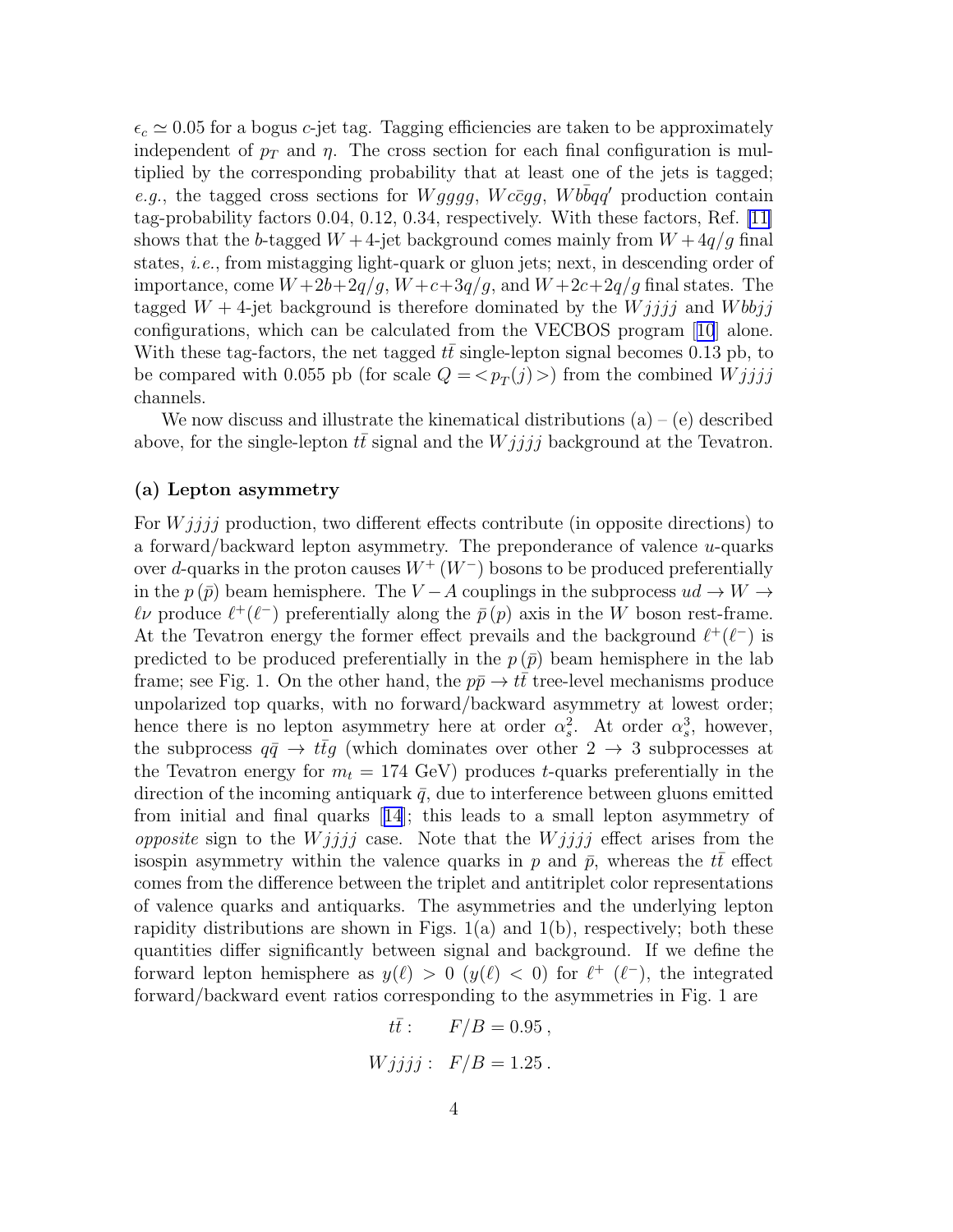Good statistics are needed for discrimination here. The present 7 selected top quark candidate events presented by CDF [\[1\]](#page-6-0) have ratio  $F/B = 3/4$ .

#### (b) Rank of tagged jet

The  $t\bar{t}$  →  $(b\ell\nu)(bjj)$  signal events contain two genuine b-jets; for  $m_t \sim 170 \text{ GeV}$ these jets usually have the highest  $p_T$  and are likely to have ranks 1 and 2 (lowest rank = highest  $p_T$ ). They are also by far the most likely jets to be tagged in a  $t\bar{t}$ event, so the tagged jet is most likely to have rank 1 or 2 in the signal. For the  $Wjjjj \rightarrow \ell \nu jjjj$  background events, however, we have argued above that by far the most likely situation is a bogus tag, with approximately equal probabilities to have rank 1, 2, 3, or 4. To illustrate these expectations, we have calculated the following probabilities  $P(r)$  that the jet of rank r is tagged:

$$
t\bar{t}
$$
:  $P(1) = 0.34$ ,  $P(2) = 0.33$ ,  $P(3) = 0.27$ ,  $P(4) = 0.18$ ,  
\n $Wjjjj$ :  $P(1) = 0.27$ ,  $P(2) = 0.26$ ,  $P(3) = 0.26$ ,  $P(4) = 0.24$ .

These tagging probabilities have different profiles in the  $t\bar{t}$  and  $Wjjjj$  cases; in particular, the ratios of probabilities  $P(1)/P(4)$  differ significantly:

$$
t\bar{t}
$$
:  $P(1)/P(4) = 1.9,$   
\n $Wjjjj$ :  $P(1)/P(4) = 1.1.$ 

The seven selected CDF top quark candidate events [\[1](#page-6-0)] have 3 cases with rank 1 and just one case with rank 4, giving a first estimate  $P(1)/P(4) = 3$ .

### (c) Double-tag probability

The probabilities  $P(r)$  above sum to more than 1, the excess being due to multiple tagging, mostly double-tagging. If we denote the probability that a tagged event has n tagged jets by  $P(\text{n-tag})$ , then  $\Sigma_r P(r) = 1 + \Sigma_n (n-1) P(\text{n-tag})$ .  $P(\text{2-tag})$ is bigger for  $t\bar{t}$  signal events (which always contain two b-jets) than for  $Wjjjj$ background events (which mostly arise from bogus tags with no  $b\bar{b}$  pairs present). Direct calculations with the assumed tagging efficiencies give

$$
t\bar{t}
$$
:  $P(2-\text{tag}) = 0.12,$   
 $Wjjjj$ :  $P(2-\text{tag}) = 0.034.$ 

None of the 7 CDF events is double-tagged in this sense.

#### (d)  $t\bar{t}$  invariant mass

Candidate  $tt$  events can be kinematically reconstructed, using various constraints. Equating  $\not\!\! E_T$  to the neutrino transverse momentum, the  $W \to \ell\nu$  kinematics are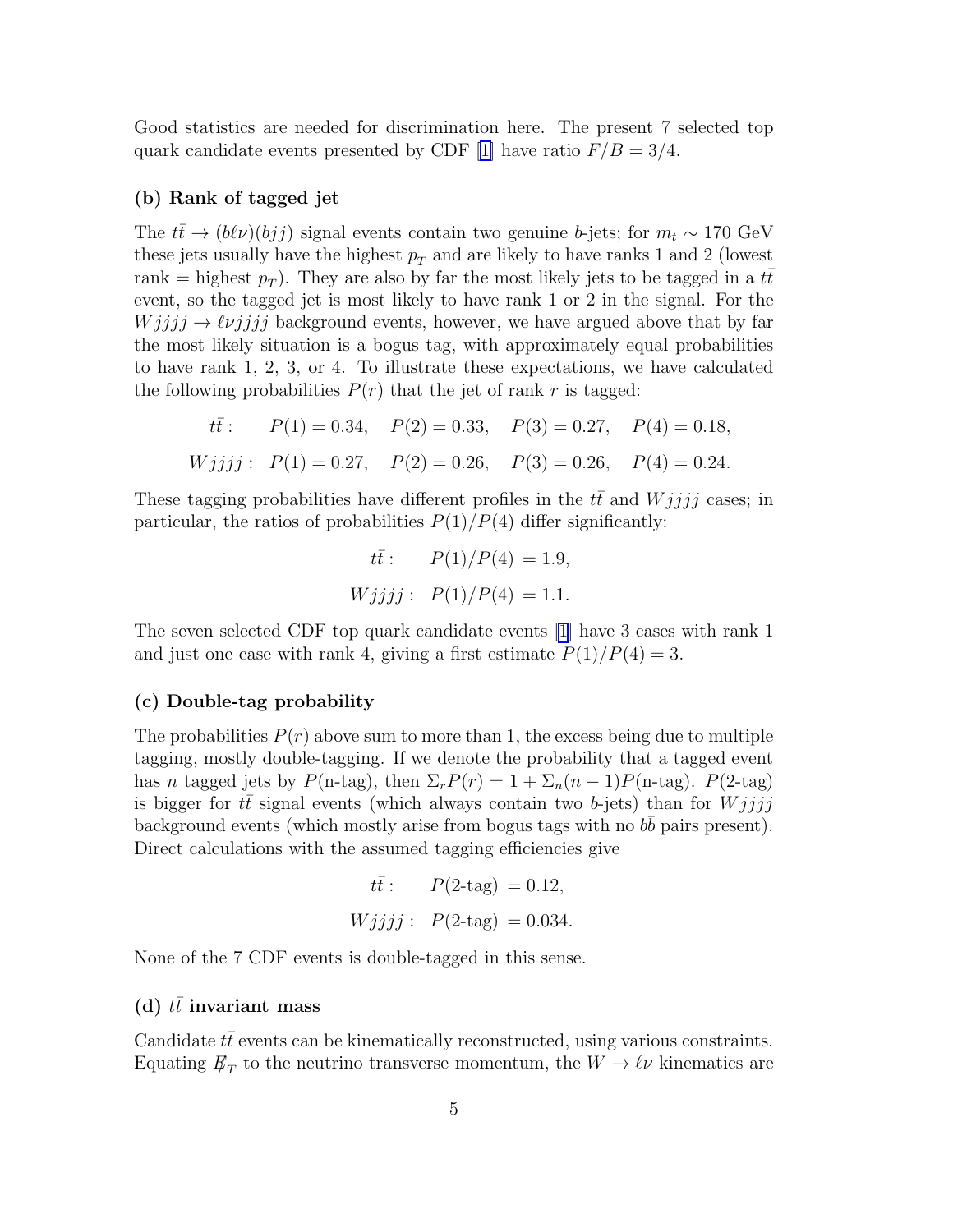determined within a two-fold ambiguity; also  $W \rightarrow jj$  may be identified by the best-fitting pair of jets. The remaining two jets (one of which is tagged) are then identified as b-jets; leptonic decay information may further identify one of them as  $b$  or  $b$ , but in general they are not distinguished and there are 4 possible ways of pairing them with  $W \to \ell \nu$  (2 solutions) and  $W \to jj$  to form the decay products of t and  $\bar{t}$ . We select the assignment in which the invariant masses of the two candidate top quarks agree most closely, obtaining a unique "best fit". For true  $t\bar{t}$  events, this will usually give the correct assignment. For  $Wjjjj$  background events, the best fit may in fact be unacceptably poor; in our analysis we have required the  $W \rightarrow jj$  candidate to have  $|m(j)-M_W| < 15$  GeV and the two top quark candidate masses to agree within 50 GeV. (Note that our reconstruction method is not identical to the CDF procedure, which explicitly rescales momenta, constraining candidate W masses to equal  $M_W$  and candidate top masses to equal each other.) Background events that survive these reconstruction criteria will not necessarily agree with  $tt$  expectations in their various other kinematical distributions. Figure 2 illustrates the differences in the invariant mass  $m(tt)$ distributions,which are known to be sensitive to  $t\bar{t}$  production dynamics [[15\]](#page-6-0); the  $m(t)$  values for the 7 reconstructed CDF events are shown by arrows. The  $m(t\bar{t})$  variable is loosely related to the summed- $E_T(j)$  variable, since both reflect different aspects of the total CM energy release, but  $m(tt)$  has the advantage of including the longitudinal and leptonic degrees of freedom.

#### (e) Lepton spectra

The lepton energy  $E_{\ell}$  in the t-restframe from  $t \to b\ell^{+}\nu$  decay is determined by the  $V - A$  character of the weak couplings; in particular, it differs characteristically from the lepton spectrum in the  $b' \rightarrow c \ell^{-} \bar{\nu}$  decay of a hypothetical fourth-generation  $b'$  quark. It is a priori unlikely that either of these spectra will be accurately faked by reconstructed background  $Wjjjj$  events. Figure 3 illustrates the differences; the  $E_{\ell}$  values for the 7 reconstructed CDF events are shown by arrows. In principle  $E_{\ell} < \frac{1}{2}m_t$  from kinematics; the small tail in the signal at high- $E_{\ell}$  in Fig. 3 is due to momentum smearing and reconstruction errors (primarily from errors in reconstructing the longitudinal momentum of the W boson). The fourth-generation  $b^{\prime}\bar{b}^{\prime}$  curve is shown simply for comparison; this scenario does not offer an independent explanation of the CDF events because of the low probability of tagging  $b' \to cW$  decays.

We conclude that all five of the kinematical quantities  $(a) - (e)$  studied here show significant differences between the single-lepton b-tagged  $t\bar{t}$  signal and the  $Wjjjj$  background, and should repay further study when higher statistics are achieved.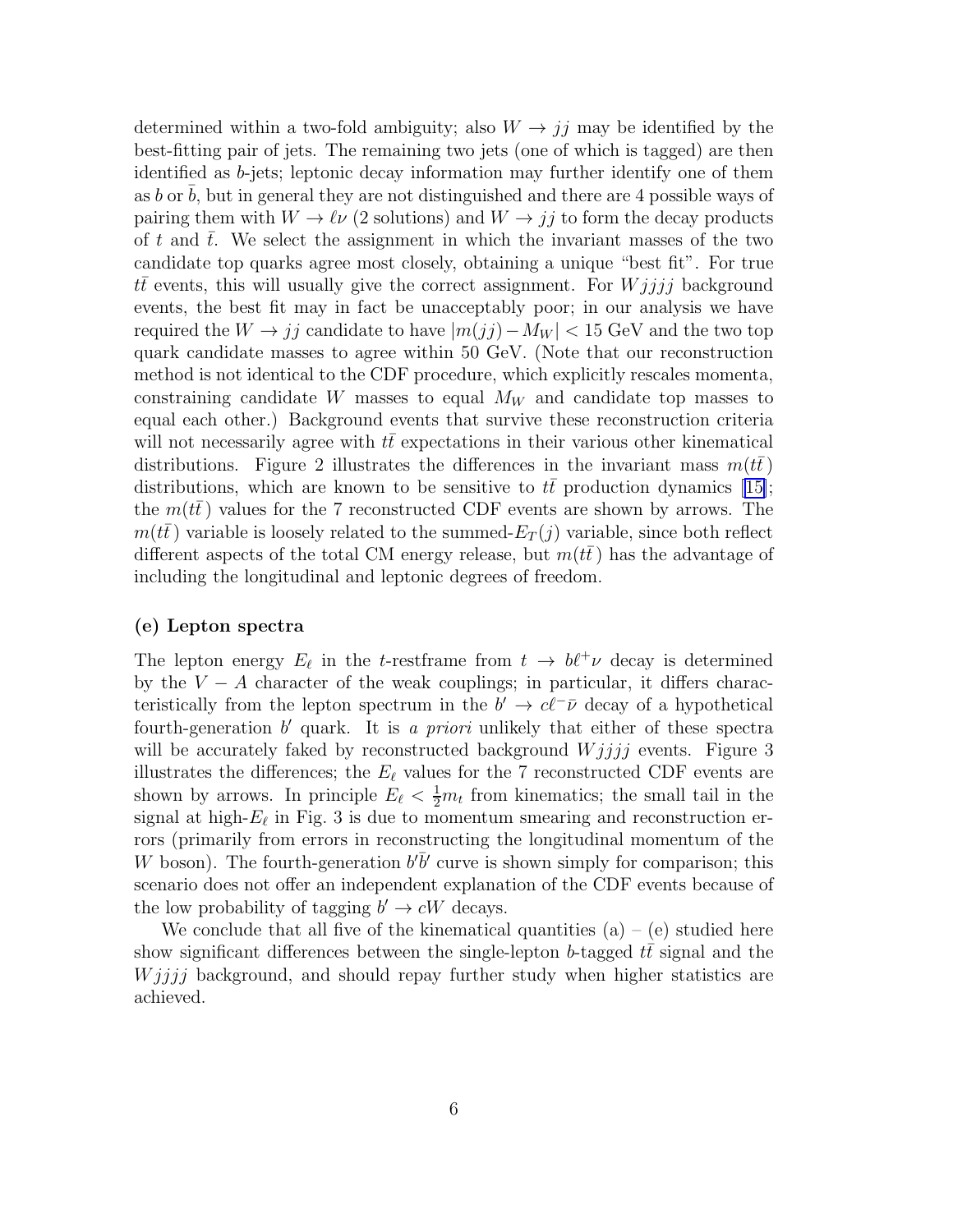#### <span id="page-6-0"></span>Acknowledgments

This research was supported in part by the U.S. Department of Energy under Contract Nos. DE-AC02-76ER00881 and DE-FG03-91ER40674, by Texas National Research Laboratory Grant No. RGFY93-330, and by the University of Wisconsin Research Committee with funds granted by the Wisconsin Alumni Research Foundation.

## References

- [1] CDF Collaboration, F. Abe et al., FERMILAB-PUB-94/097-E and Phys. Rev. Lett. 73, 225 (1994).
- [2] D0 Collaboration, S. Abachi et al., Phys. Rev. Lett. 72, 2138 (1994).
- [3] For a recent discussion of the b-tagged dilepton signal, see T. Han and S. Parke, Phys. Rev. Lett. 71, 1494 (1993).
- [4] H. Baer, V. Barger, and R.J.N. Phillips, Phys. Rev. D39, 3310 (1989).
- [5] V. Barger, J. Ohnemus, and R.J.N. Phillips, Phys. Rev. D35, 166 (1987); Int. J. Mod. Phys. A4, 617 (1989).
- [6] A.D. Martin, R.G. Roberts, and W.J. Stirling, Phys. Rev. D47, 867 (1993).
- [7] We take central values from E. Laenen, J. Smith, and W.L. van Neerven, Phys. Lett. B321, 254 (1994).
- [8] R.K. Ellis and J.C. Sexton, Nucl Phys. B282, 642, (1987).
- [9] V. Barger and R.J.N. Phillips, Phys. Rev. Lett. 55, 2752 (1985).
- [10] F.A. Berends, W.T. Giele, and H. Kuijf, Nucl. Phys. B321, 39 (1989); F.A. Berends, W.T. Giele, H. Kuijf, and B. Tausk, Nucl. Phys. B357, 32 (1991).
- [11] V. Barger, E. Mirkes, R.J.N. Phillips, and T. Stelzer, University of Wisconsin Report No. MAD/PH/844 (1994).
- [12] V. Barger, J. Ohnemus, and R.J.N. Phillips, Phys. Rev. D48, 3953 (1993).
- [13] CDF Collaboration, F. Abe et al., Phys. Rev. D45, 3921 (1992).
- [14] F. Halzen, P. Hoyer, and C.S. Kim, Phys. Lett. B195, 74 (1987).
- [15] C.T. Hill and S.J. Parke, Phys. Rev. D49, 4454 (1994); E. Eichten and K. Lane, Phys. Lett. B327, 129 (1994); K. Lane, Boston report BUHEP-94-25.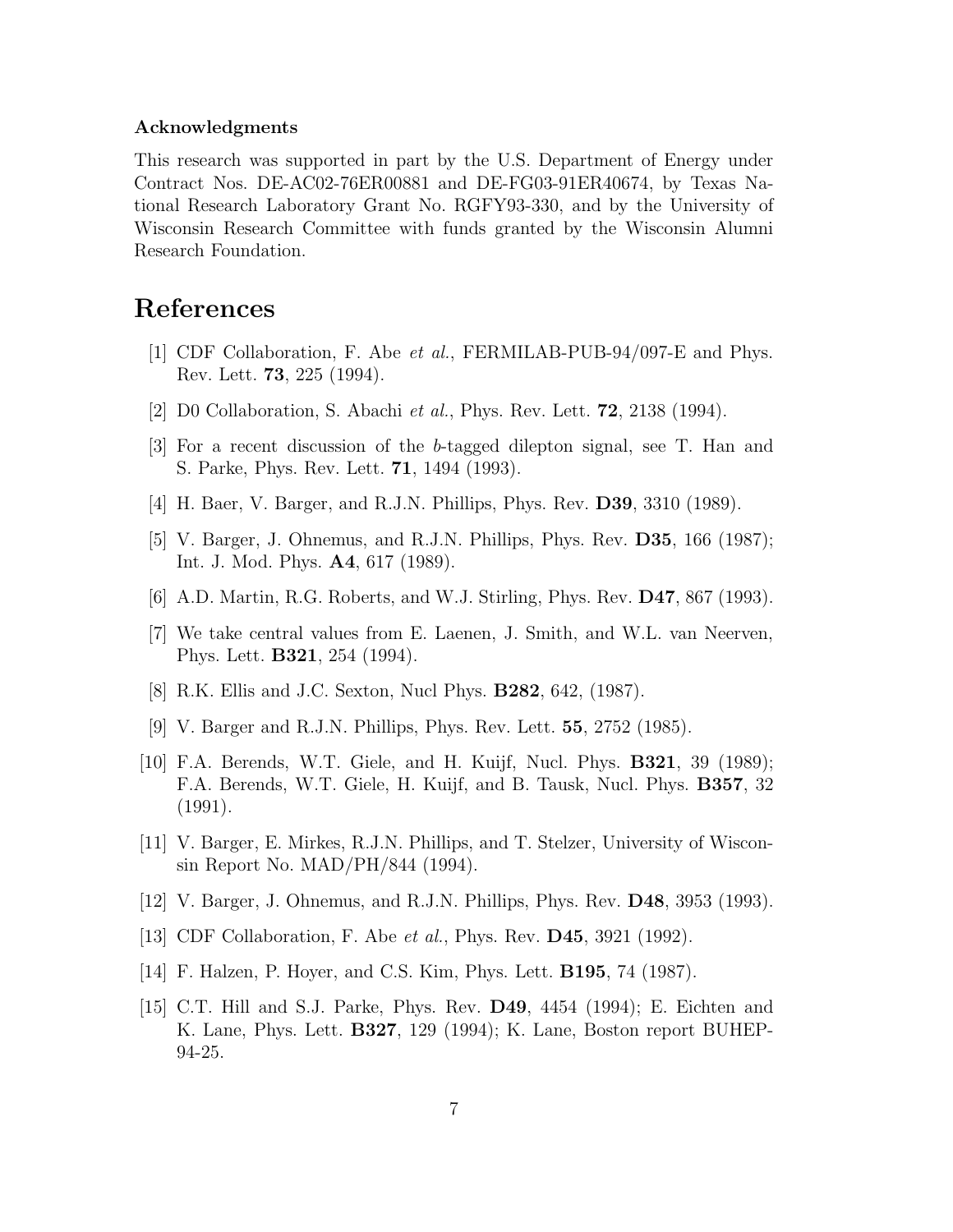# Figure Captions

- Fig. 1. (a) Forward/backward asymmetry  $A(y_\ell)$  of charged leptons versus rapidity  $y_{\ell}$  for the  $t\bar{t}$  signal (solid curve) and the  $Wjjjj$  background (dashed curve) after all cuts. (b) The corresponding lepton rapidity distributions. The  $y_{\ell}$ values for the 7 reconstructed CDF events are shown by arrows.
- Fig. 2. Distribution of the invariant mass  $m(t)$  for b-tagged reconstructed events: the solid curve denotes the  $t\bar{t}$  signal and the dashed curve denotes the *W jjjj* background. The  $m(t\bar{t})$  values for the 7 reconstructed CDF events are shown by arrows.
- Fig. 3. Distribution of the lepton energy  $E_{\ell}$  in the parent quark restframe for b-tagged reconstructed events: the solid curve denotes the  $t\bar{t}$  signal, the dashed curve denotes the  $Wjjjj$  background, and the dotted curve represents contributions from hypothetical  $b' \bar{b}'$  production with  $m_{b'} = m_t =$ 174 GeV. The  $E_{\ell}$  values for the 7 reconstructed CDF events are shown by arrows. Note that  $b'\bar{b}'$  events would be unlikely to be tagged.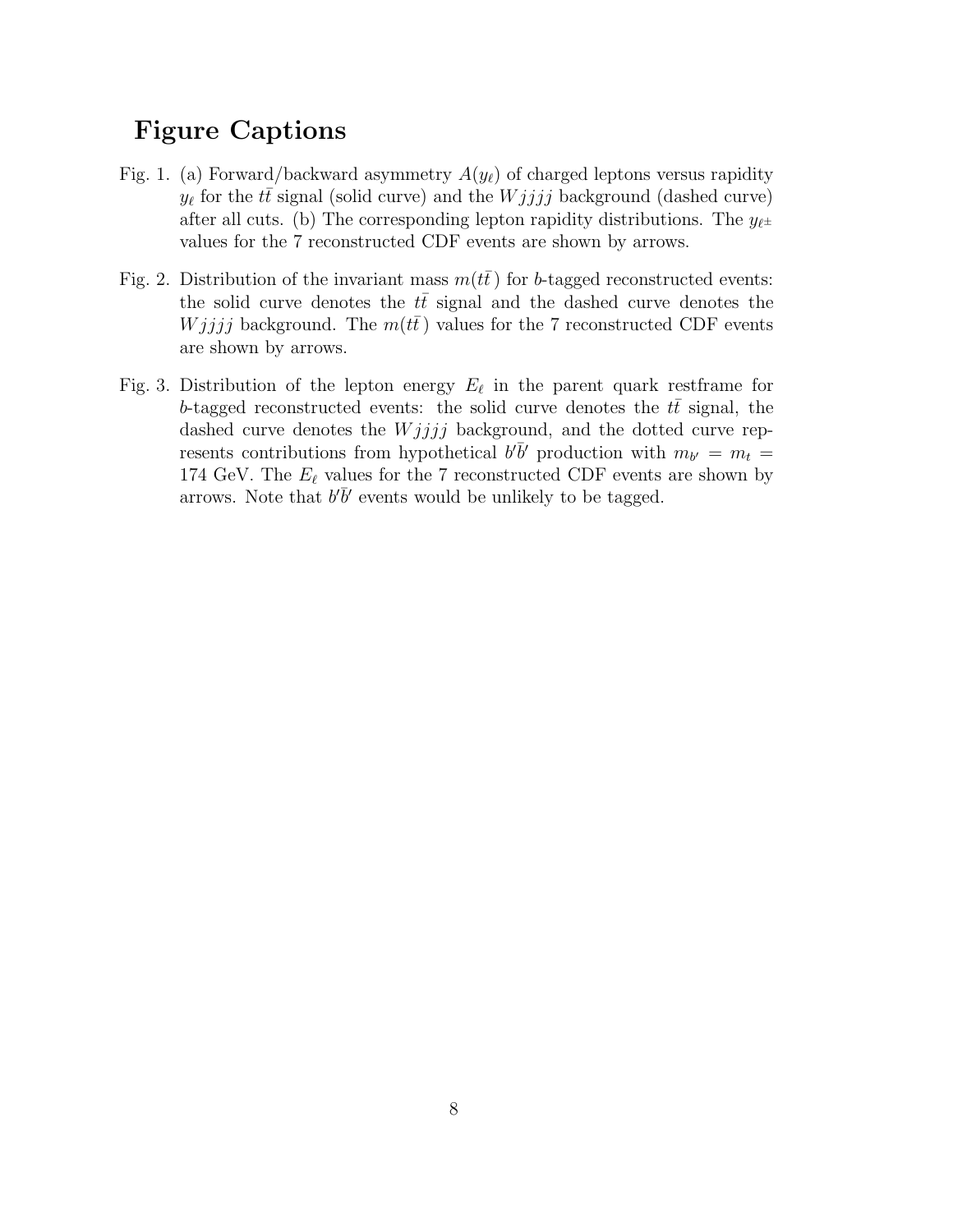This figure "fig1-1.png" is available in "png" format from:

<http://arxiv.org/ps/hep-ph/9409354v1>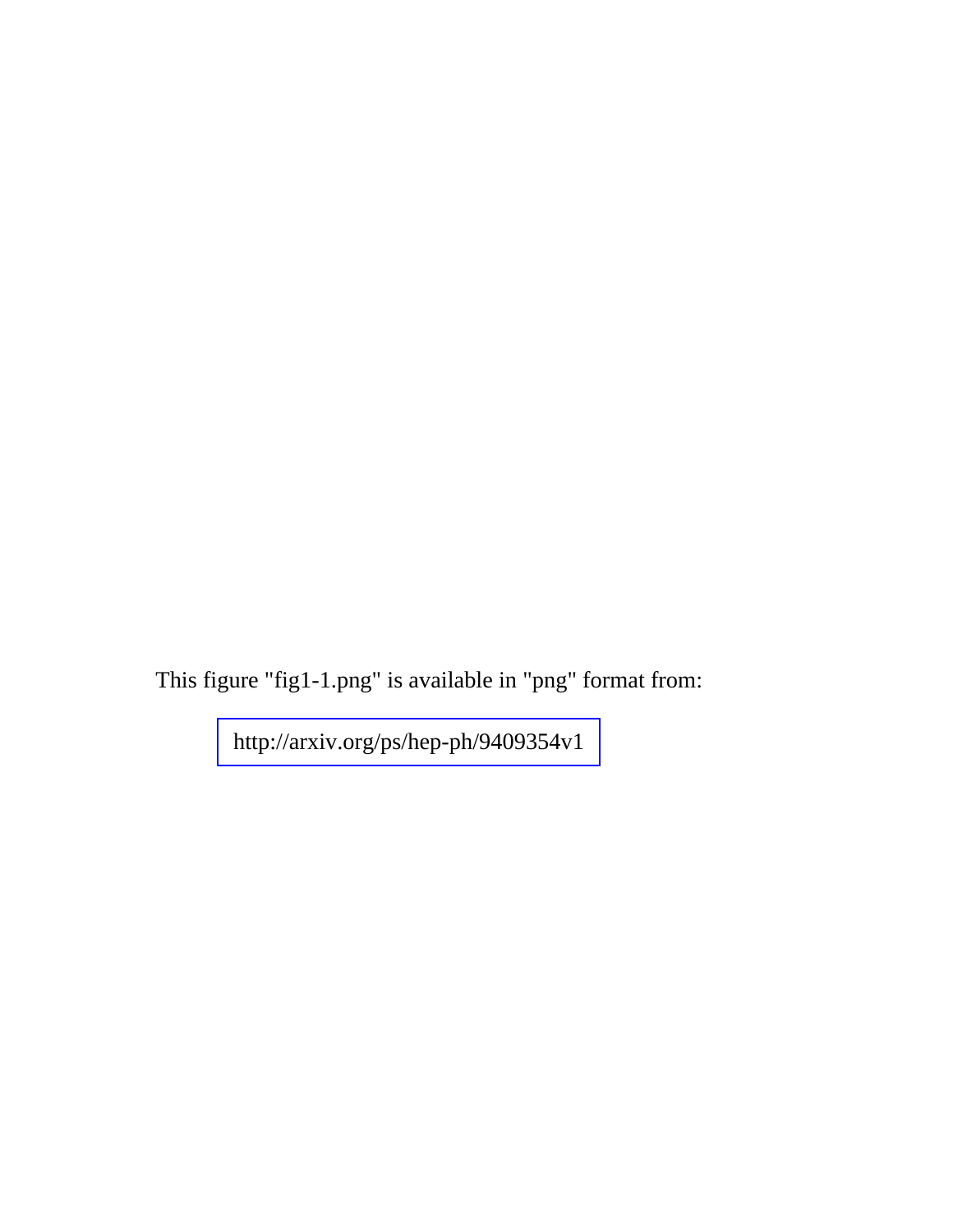

Figure 1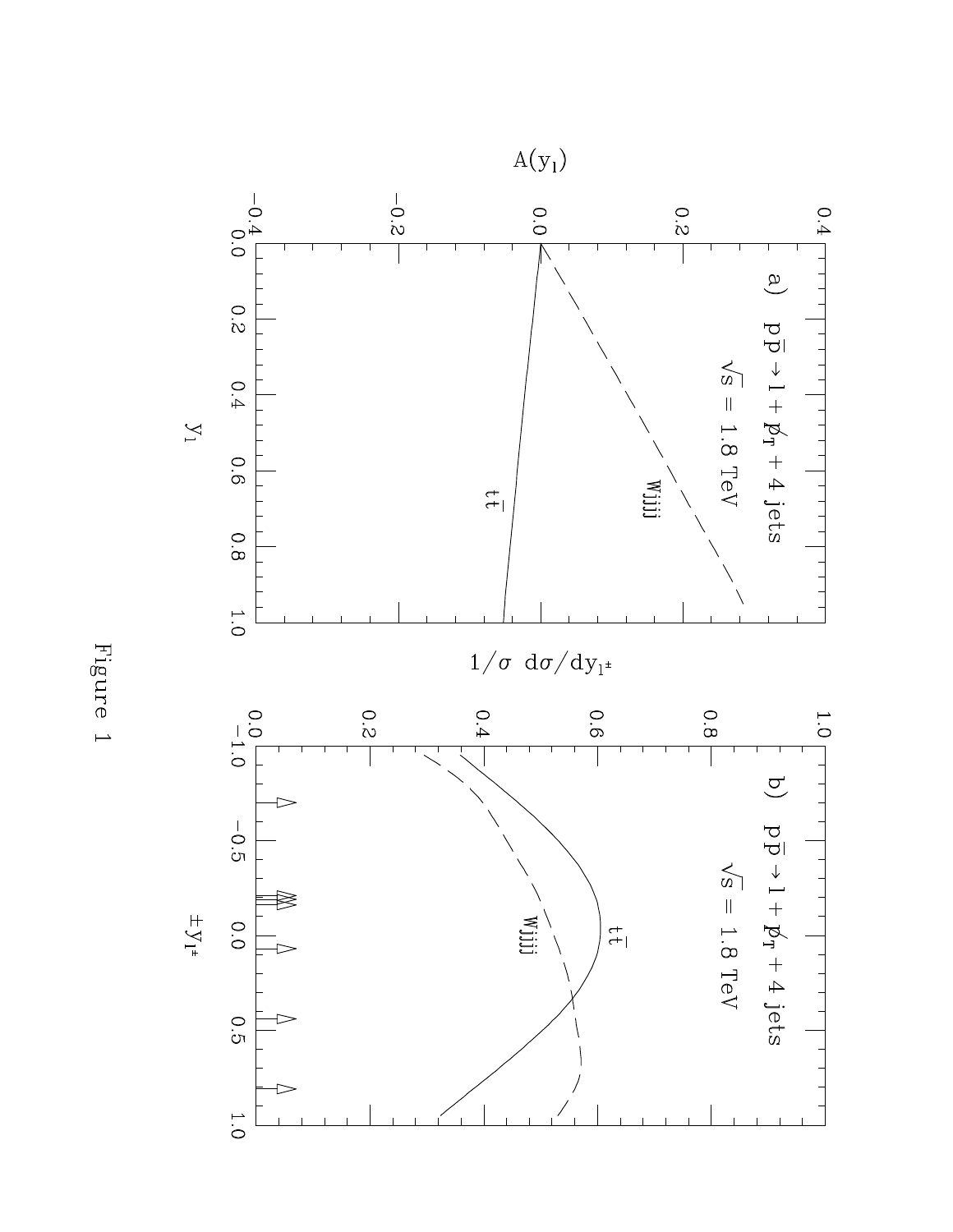This figure "fig1-2.png" is available in "png" format from:

<http://arxiv.org/ps/hep-ph/9409354v1>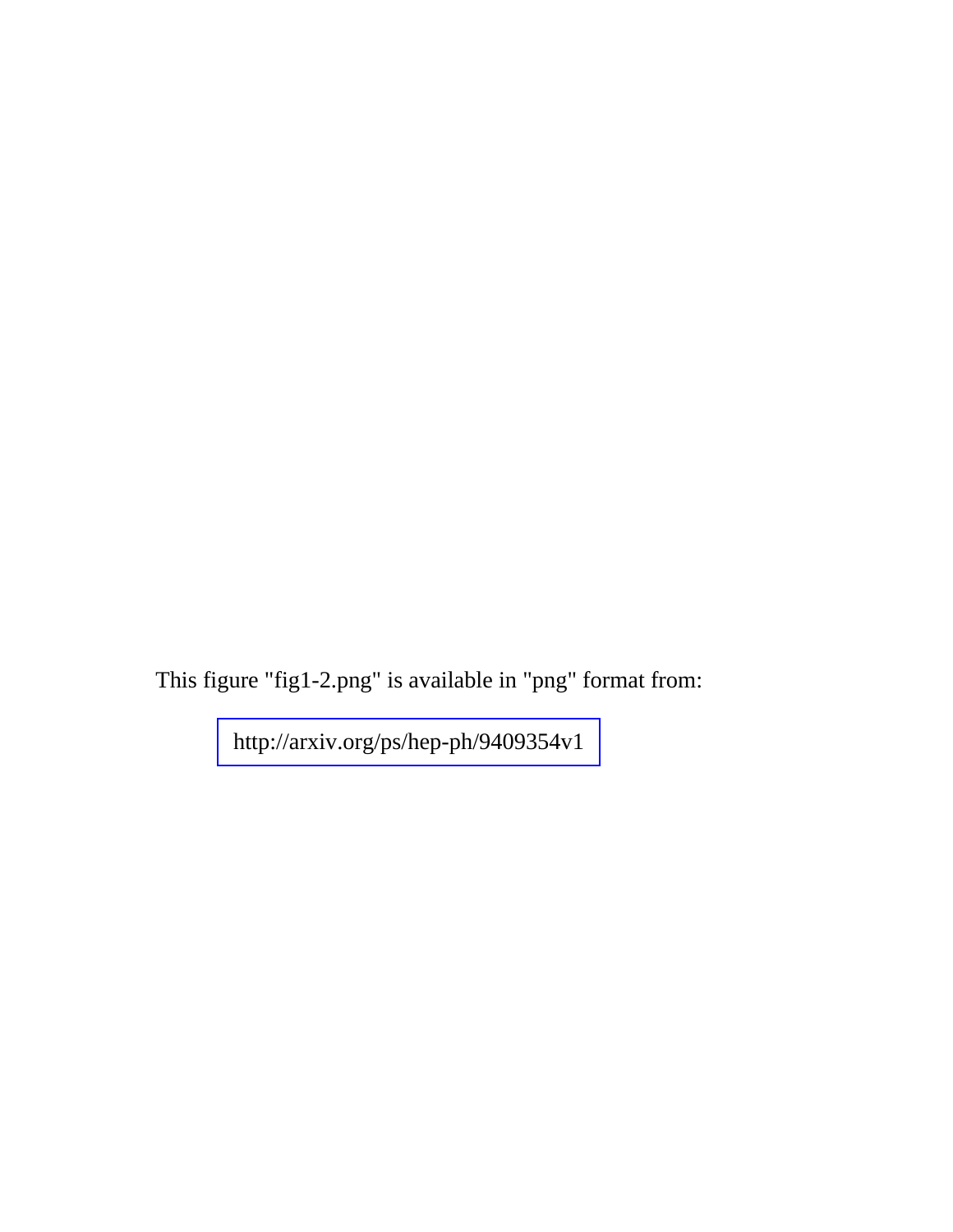

Figure $\emph{2}$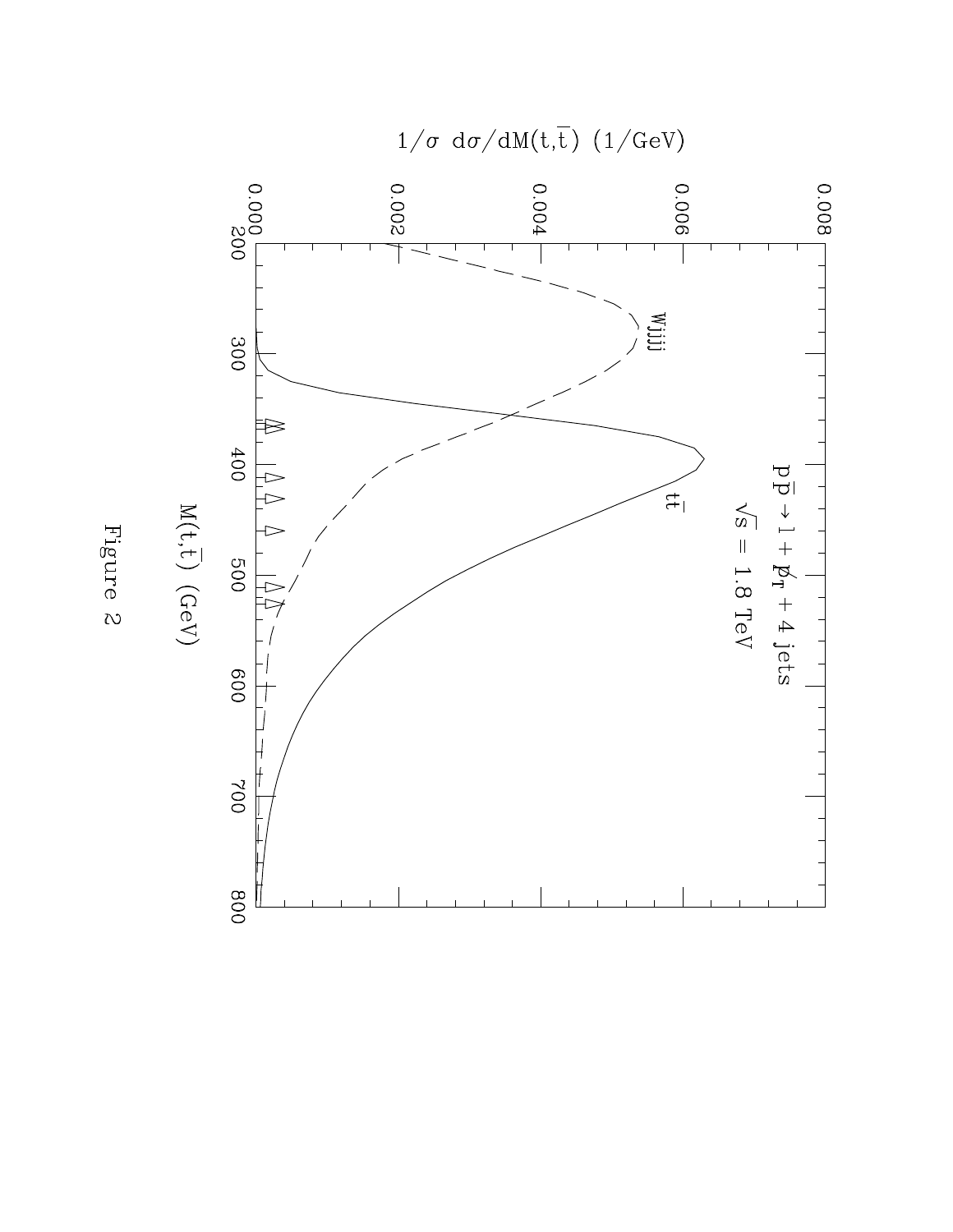This figure "fig1-3.png" is available in "png" format from:

<http://arxiv.org/ps/hep-ph/9409354v1>